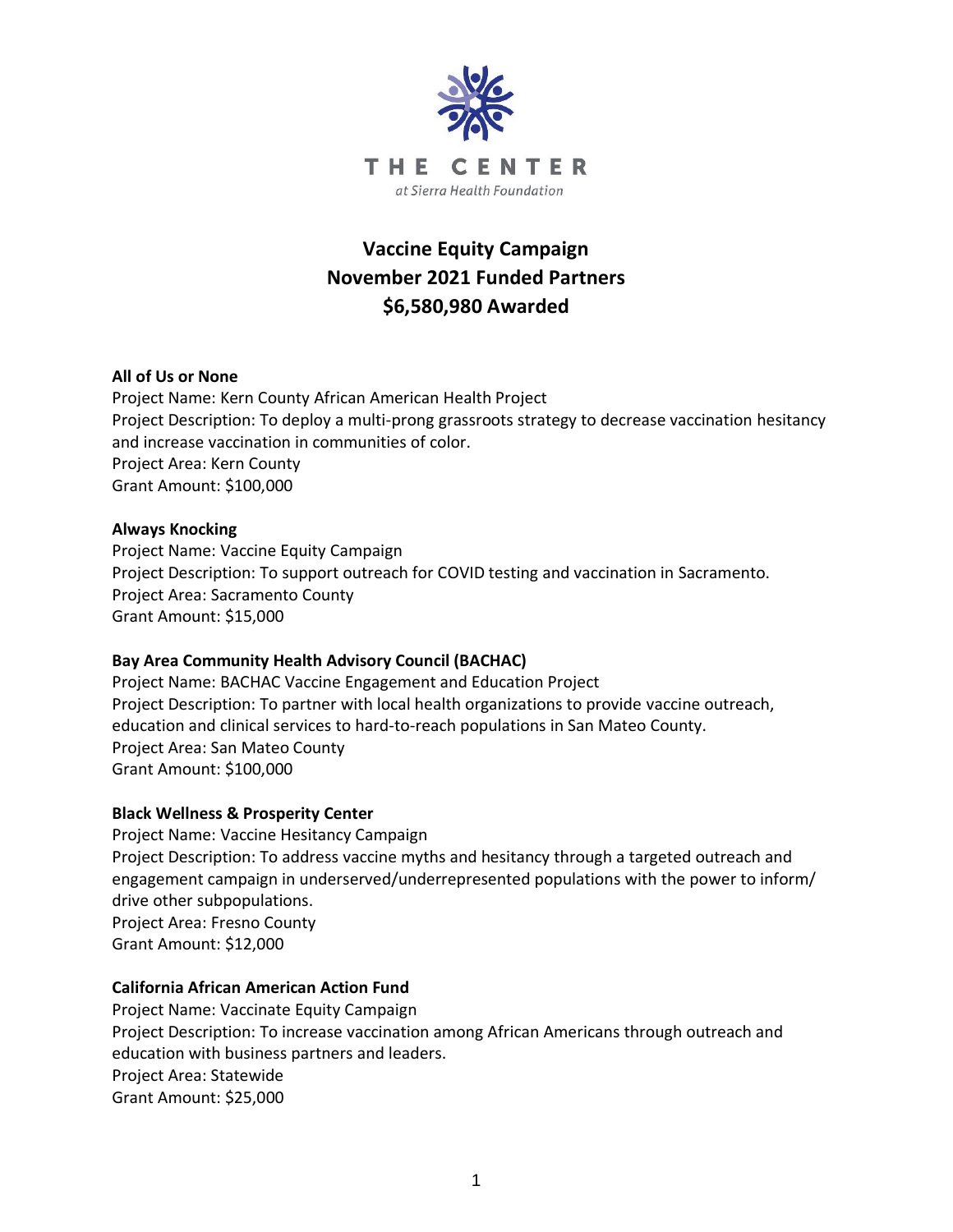# **California Alliance of Boys and Girls Club**

Project Name: California Alliance of Boys & Girls Clubs Vaccine Equity Project Project Description: To conduct community outreach, host and staff child vaccination events to increase healthcare access and equity for tens of thousands of BIPOC children as well as children from families with lower incomes. Project Area: Statewide Grant Amount: \$997,980

#### **California Asian Pacific Chamber of Commerce Foundation**

Project Name: Statewide Asian American Business Outreach Project Description: To increase vaccination among Asian Americans in California by working through the Asian business network with outreach and education. Project Area: Statewide Grant Amount: \$25,000

## **California Collaborative for Immigrant Justice**

Project Name: CCIJ Vaccine Education and Empowerment in Detention (VEED) Program Project Description: To provide California's detained immigrant population (who are particularly at risk for getting COVID-19) with accurate information about the benefits and side effects of the vaccine from trusted professionals. Project Area: Statewide

Grant Amount: \$200,000

## **California Hispanic Chamber of Commerce Foundation**

Project Name: Statewide Latino Business Outreach Project Description: To provide outreach to the Latino business network to reach communities throughout California with information to help more Latinos make the decision to get vaccinated. Project Area: Statewide Grant Amount: \$25,000

## **California State Alliance of YMCAs**

Project Name: YMCAs Supporting BIPOC Child/Family COVID-19 Vaccination Effort Project Description: To fund local YMCAs in California to host vaccination sites and distribute child/family vaccination awareness and access information to improve vaccination rates among BIPOC communities in the state. To fund local YMCAs in California to host vaccination sites and distribute child/family vaccination awareness and access information to improve vaccination rates among BIPOC communities in the state.

Project Area: Los Angeles, San Bernardino, Butte, Monterey, Sacramento, San Benito, San Joaquin, Santa Cruz, Shasta, and Sonoma Counties

Grant Amount: \$300,000

# **Central Valley Empowerment Alliance**

Project Name: Health Equity in Agriculture BIPOC Communities

Project Description: To increase COVID-19 vaccination rates within the Latino, Yemeni and Filipino farmworker populations in unincorporated agricultural communities and Indigenous Yokuts residing within and outside Tule River Reservation through education, and by connecting communities to wraparound supportive services.

Project Area: Tulare and Kern Counties Grant Amount: \$100,000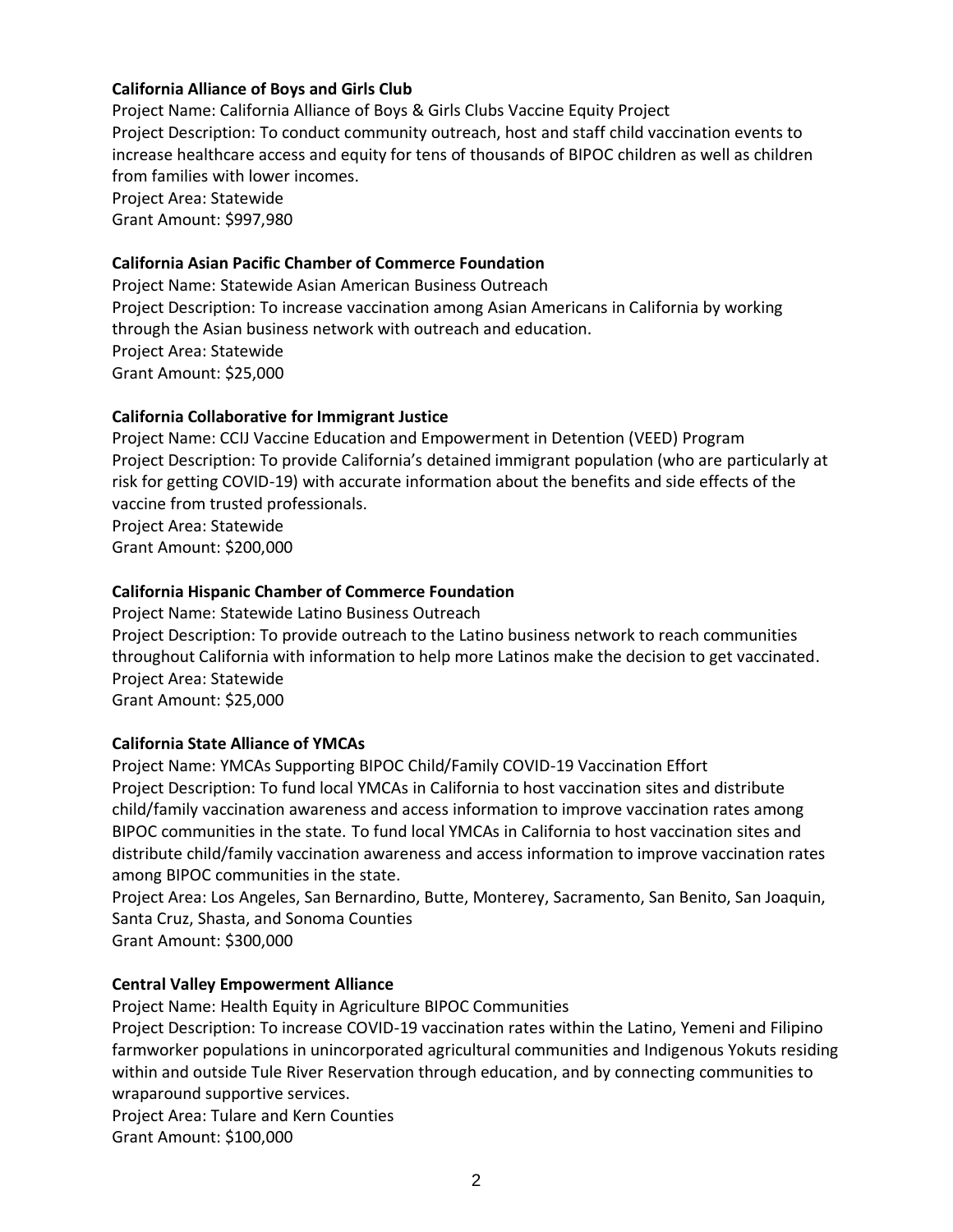# **Coalition Advocating for Pesticide Safety**

Project Name: Tulare County Covid-19 Vaccination Outreach Project Project Description: To deliver information and services to Latinx farmworkers and community members to overcome obstacles to receiving the Covid-19 vaccine, while providing opportunities for CAPS members to develop their leadership skills. Project Area: Tulare County Grant Amount: \$50,000

#### **Community Justice Alliance, Inc.**

Project Name: Vaccine Equity Campaign Project Description: To leverage existing infrastructure to connect undocumented community members in the San Joaquin Valley with COVID vaccine pop-up clinics, staff a dedicated COVID Navigator, and provide targeted household COVID and vaccine education to existing clients. Project Area: Fresno and Sacramento Counties Grant Amount: \$100,000

#### **East Bay Sanctuary Covenant**

Project Name: Wraparound Support Services for Latinx Communities Project Description: To conduct culturally and linguistically engaging outreach, organizing and wraparound services to Latinx and Indigenous communities living in the Bay Area to increase their access to COVID-19 vaccinations along with other critical health programs, resources and referrals. Project Area: Alameda County Grant Amount: \$50,000

## **Empowering Marginalized Asian Communities**

Project Name: Asian Pacific Islanders COVID-19 Community Outreach Project (API-CCOP) Project Description: To conduct door-to-door outreach to Asian Pacific Islanders in five priority communities of San Joaquin County to assist this population with COVID-19 vaccination registration and facilitate linkages to other social services as needed. Project Area: San Joaquin County Grant Amount: \$50,000

#### **Fresno Building Healthy Communities**

Project Name: Fresno County COVID-19 Equity Project Project Description: To develop and implement culturally appropriate approaches to address COVID-19 while employing community leaders and building the needed public health workforce infrastructure to address the current pandemic and the future. Project Area: Fresno County Grant Amount: \$1,555,000

#### **Fresno Interdenominational Refugee Ministries**

Project Name: Vaccine Equity for Refugee Communities Project Description: To support vaccination of Hmong, Lao, Khmer, Middle Eastern, Slavic and Vietnamese refugee communities through in-language outreach across a variety of modes. Project Area: Fresno County Grant Amount: \$12,000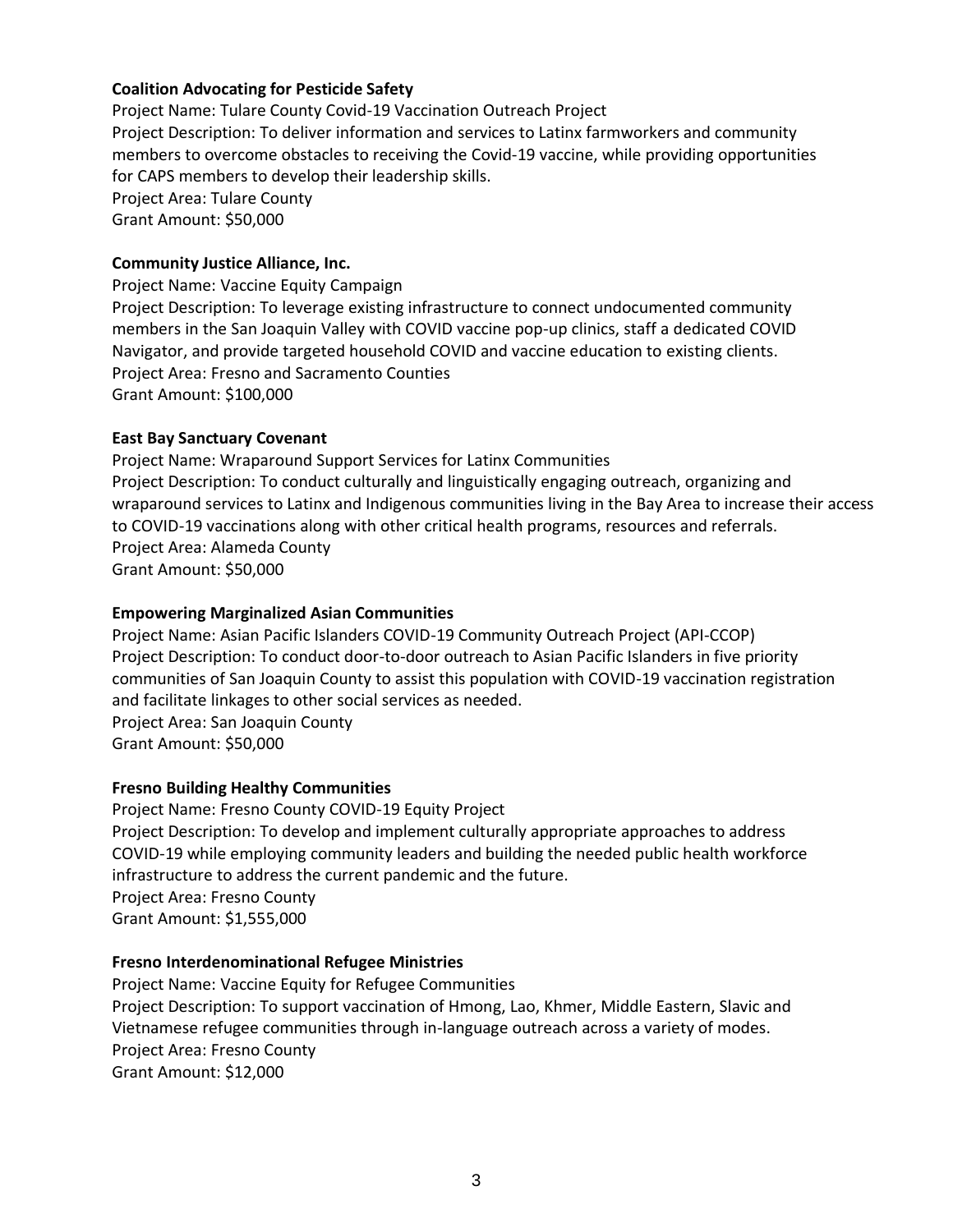# **Faith In Action: Bay Area**

Project Name: Latino Outreach for COVID Project Description: To support a community-based project focused on the Latinx community through canvassing and phone banking and on-site community support at vaccination sites. Project Area: San Mateo County Grant Amount: \$75,000

#### **Faith In Action: East Bay**

Project Name: Vaccine Equity For All Project Description: To partner with faith communities throughout Alameda and Contra Costa counties to promote vaccine equity information and access to resources, including connection to vaccine clinics. Project Area: Alameda and Contra Costa Counties Grant Amount: \$100,000

## **Filipino Advocates for Justice**

Project Name: Filipino Community Covid-19 Vaccine Awareness Project Project Description: To provide Covid-19 and vaccination awareness to underserved BIPOC, mainly Filipino immigrant and youth (age 12+), in Alameda County through direct outreach and education in partnership with county and other community clinic vaccination services. Project Area: Alameda County Grant Amount: \$50,000

## **Health Education Council**

Project Name: Central Valley Vaccine Equity Hub (CVVE Hub) Project Description: To increase vaccination rates in population groups hardest hit by COVID-19 and with the lowest vaccination rates by using data and mapping strategies to pinpoint specific neighborhoods in the counties of Sacramento, Yolo, Stanislaus and Merced in which to focus education, outreach and pop-up vaccination clinics. Project Area: Sacramento, Yolo, Stanislaus and Merced Counties Grant Amount: \$200,000

# **Latino Community Foundation**

Project Name: Latino Vaccination Campaign Project Description: To ensure that Latino communities receive equitable access to COVID-19 vaccines. Project Area: Statewide Grant Amount: \$1,000,000

# **Madera Coalition for Community Justice**

Project Name: Madera Just Vaccine Project Project Description: To spearhead the Vaccine Equity Campaign by conducting aggressive outreach to the hard-to-reach communities (Latino/farmworkers, African American, Native American and low-income) that actively engages and educates them to ensure full access and increase motivation to get vaccinated. Project Area: Madera County

Grant Amount: \$50,000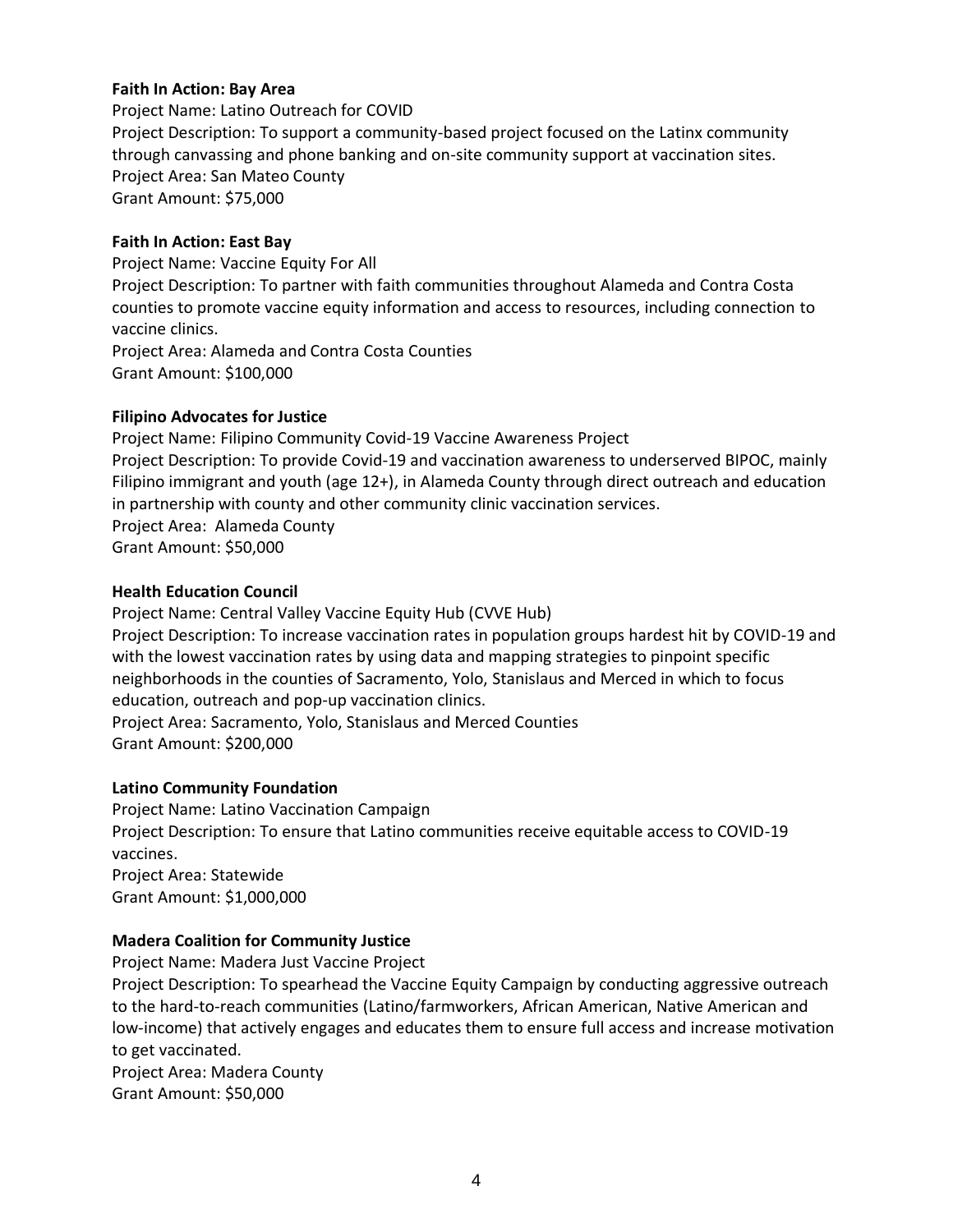## **NAACP Stockton Branch**

Project Name: WE CAN DO THIS STOCKTON/SAN JOAQUIN Project Description: To promote, protect and maintain the health of African Americans; assess the health needs of the community; advocate for equal access to health education, care, treatment and research; sponsor health-related activities such as health forums, fairs and workshops highlighting issues of importance to people of color; and support health initiatives. Project Area: San Joaquin County Grant Amount: \$50,000

# **OCA-Asian Pacific American Advocates**

Project Name: OCA COVID-19 Vaccination Outreach Program Project Description: To empower California OCA chapters to conduct vaccine drives and continue doing vaccine education outreach. Project Area: Statewide Grant Amount: \$100,000

#### **Pasifika Inland Empire Coalition**

Project Name: Preventing and Protecting Pacific Islanders from COVID-19: Vaccine Equity Project Description: To reduce COVID-19 disparities by focusing on preventing severe illness and death through community-led programming to increase vaccine uptake and lower vaccine hesitancy.

Project Area: Riverside and San Bernardino Counties Grant Amount: \$150,000

## **Prevent Child Abuse California**

Project Name: California Family Resource Association Vaccine Equity Project Description: To bring COVID vaccine access to the most vulnerable, isolated and underserved communities in the state, by mobilizing The California Family Resource Center's (CFRA) statewide network of Family Resource Centers (FRCs). Project Area: Statewide Grant Amount: \$547,625

#### **Reestablishing Stratford**

Project Name: Healthy Communities Project Description: To work with communities to understand Covid-19 vaccine benefits and to answer questions and educate the community on other local resources available to them. Project Area: Kings County Grant Amount: \$26,000

#### **Roots Community Health Center**

Project Name: Roots' Vaccine Equity Campaign in Oakland, California Project Description: To support partnerships among two community-based organizations and one advisory group by conducting vaccination events while leveraging the unique assets each partner brings with the goal of increasing and encouraging vaccine uptake. Project Area: Alameda Grant Amount: \$100,000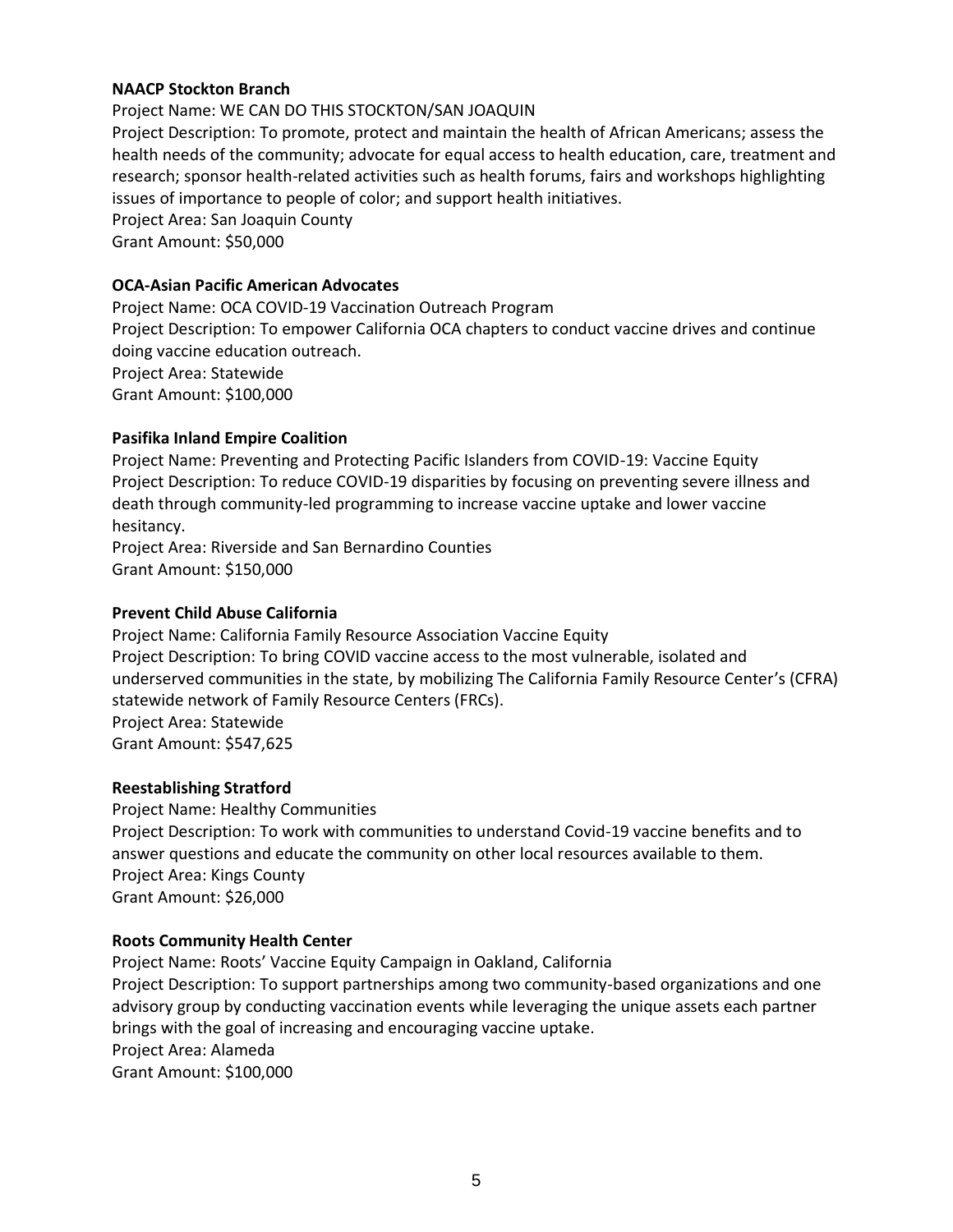# **Safe Return Project**

Project Name: Safe Return Project Vaccine Equity Campaign Project Description: To inform at least 1,000 individuals about COVID-19 vaccination through doorto-door canvassing efforts in hard-to-count areas. Project Area: Contra Costa County Grant Amount: \$50,000

# **Services and Immigrant Rights and Education Network (SIREN)**

Project Name: Supporting Hesitant Immigrant Communities to Complete Vaccination Project Description: To address COVID-19 vaccine hesitancy through advocacy to create more accessible testing and vaccination locations for hard-to-reach low-income immigrant communities; dissemination of a resource list in English, Spanish and Vietnamese; door-to-door canvassing; and phone banking to SIREN's membership and base. Project Area: Santa Clara County

Grant Amount: \$100,000

#### **South Kern Sol**

Project Name: Vaccination Outreach Efforts Project Description: To conduct essential COVID-19 vaccination outreach in Kern County's most vulnerable communities and support with vaccination clinics. Project Area: Kern County Grant Amount: \$12,000

## **Stanislaus Asian American Community Resource**

Project Name: Vaccine Equity Campaign Project Description: To help fill coverage gaps in geography, population, and outreach and engagement approaches toward an equitable vaccine rollout. Project Area: Stanislaus County Grant Amount: \$26,000

# **The Center for Strategic Partnerships**

Project Name: Grassroots Grants for Vaccine Equity Project Description: To provide grassroots mini-grants to faith-based organizations and communitybased organizations in highly impacted, under-vaccinated BIPOC communities. Project Area: Los Angeles County Grant Amount: \$500,000

#### **TODEC Legal Center Perris**

Project Name: Sembrando Prevencion Project Description: To support Latino and Indigenous farmworkers toward COVID-19 recovery and beyond. Project Area: Inland Empire Grant Amount: \$12,000